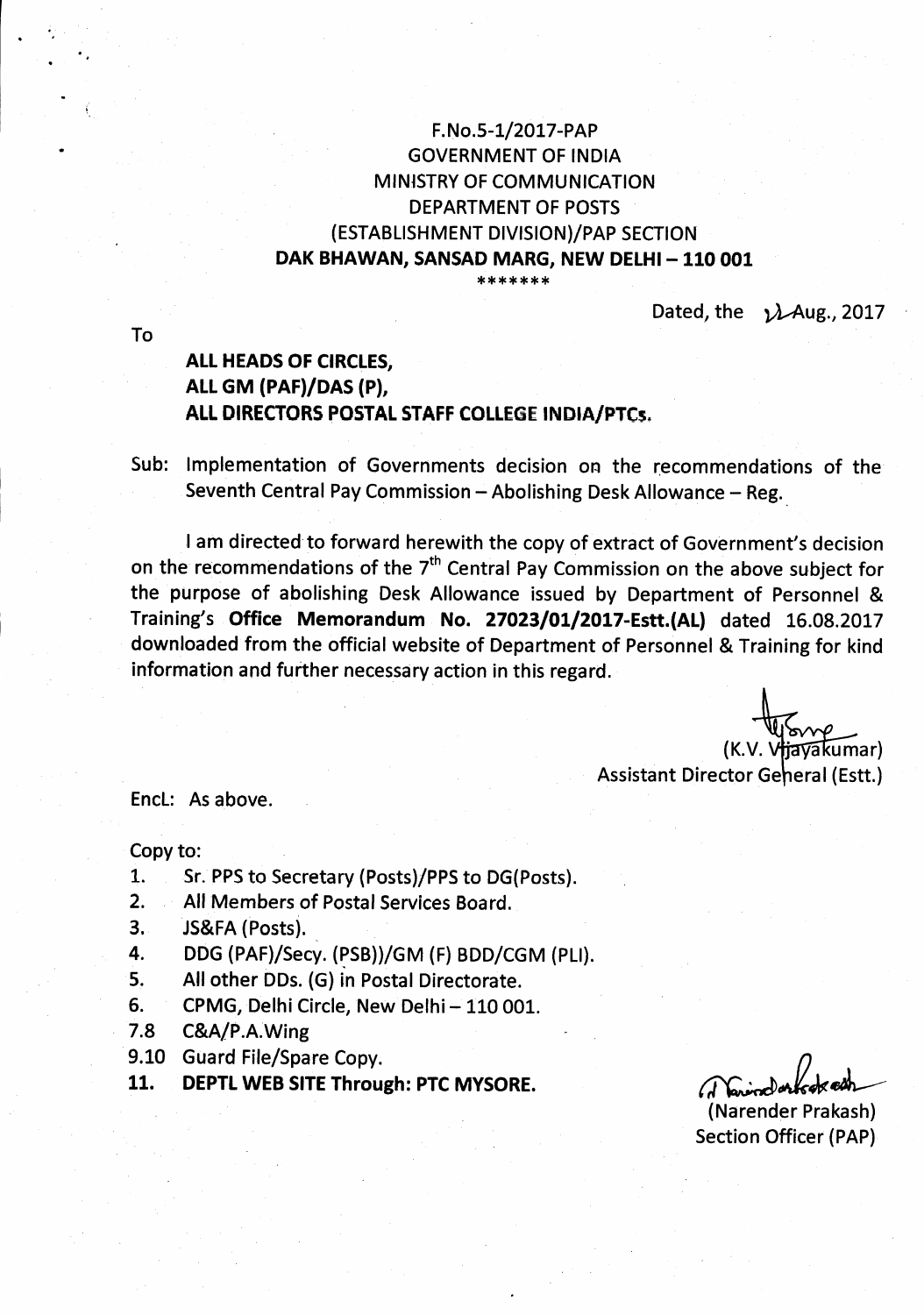### No.A-27023/01/2017-Estt.(AL) Government of India Ministry of Personnel, Public Grievances and Pensions Department of Personnel & Training \*\*\*\*

Old JNU Campus, New Delhi 110 067 Dated: 6.08.2017

## **OFFICE MEMORANDUM**

Subject:-Implementation of Governments decision on the recommendations of the Seventh Central Pay Commission- Abolishing Desk Allowance - Reg.

# Consequent upon the decisions taken by the Government on the recommendations of the Seventh Central Pay Commission, it is stated that Desk Allowance stands abolished.

These orders shall take effect from 1<sup>st</sup> July 2017. 2.

 $3.$ Hindi version will follow.

(Navneet Misra)

ع | 31

Under Secretary to the Government of India

To:

All Ministries/Departments of the Govt. of India NIC - For uploading on the website of this Department